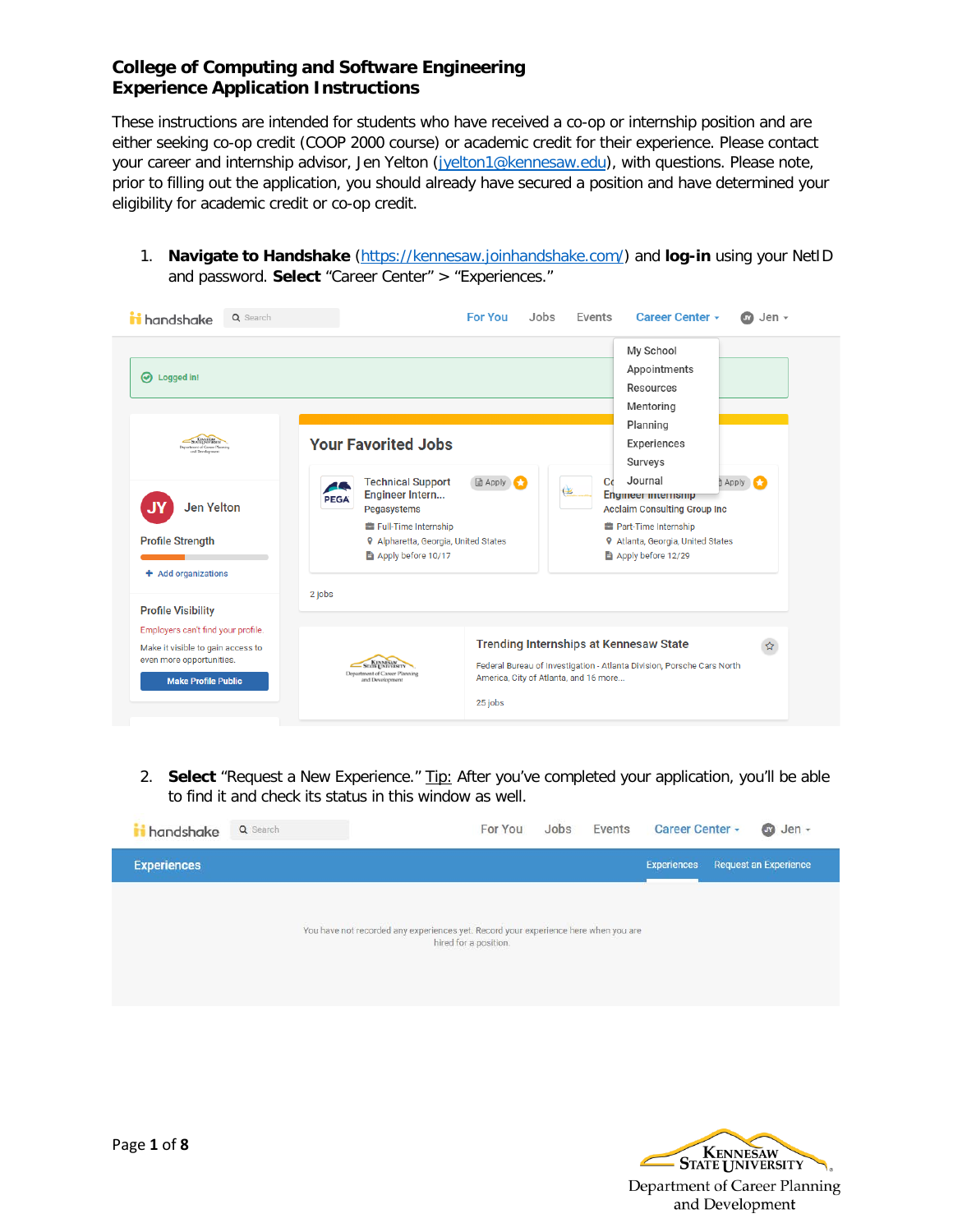3. **Select** your "Experience Type." As a student in the College of Computing and Software Engineering, you will select "**College of Computing and Software Engineering (CCSE)**." You can begin typing this title to search for that particular type and select it, or select it from the drop-down box. Additionally, enter the term for which you are requesting credit. Please note, retroactive credit will not be granted for past experiences.

| Experiences | <b>Request an Experience</b> |
|-------------|------------------------------|
|             |                              |
|             |                              |
|             | $\overline{\mathbf{v}}$      |
|             |                              |
|             | $\overline{\mathbf{v}}$      |
|             |                              |
|             |                              |

4. **Enter** the details for your employer. **Complete** as much of the employer information as possible for your work site. Tip: The employer phone number and email address can be general contact information for your site. You will enter your supervisor's specific information later in the application.

| * Employer                                           |               |
|------------------------------------------------------|---------------|
| Select an employer                                   | $\mathcal{L}$ |
| If you do not see your employer please type your own |               |
| Location                                             |               |
| Enter the location of the employer                   |               |
| Industry                                             |               |
| Select an industry                                   | $\mathbf{w}$  |
| <b>Employer Phone Number</b>                         |               |
| <b>Employer Email Address</b>                        |               |
|                                                      |               |

5. **Enter** the details for the job you will be working in. If the position was posted in Handshake, it may autopopulate information when you begin typing. If not, you'll be able to enter the details on your own. Tip: You may enter the beginning/end dates of the semester for your start and end dates if you are not sure what they will be. You can find these dates on the [academic calendar.](http://registrar.kennesaw.edu/academiccalendar/spring2018.php)

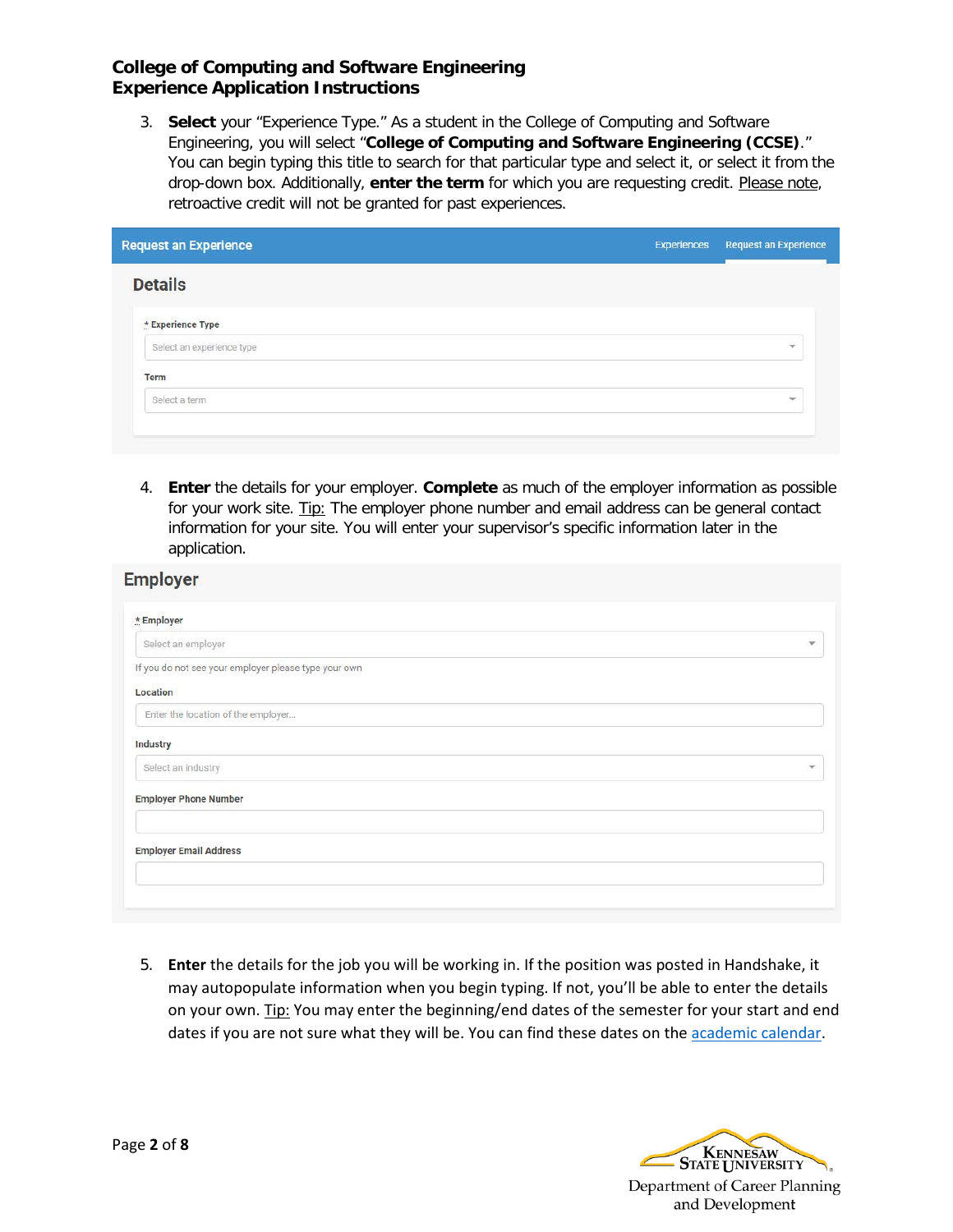| * Job                                           |                                 |            |                |                                       |
|-------------------------------------------------|---------------------------------|------------|----------------|---------------------------------------|
| Select a job                                    |                                 |            |                | $\mathbf{v}$                          |
| If you do not see your job please type your own |                                 |            |                |                                       |
| <b>Department</b>                               |                                 |            |                |                                       |
|                                                 |                                 |            |                |                                       |
|                                                 |                                 |            |                |                                       |
| Date                                            |                                 |            |                |                                       |
| yyyy-mm-dd                                      | $\mathfrak{m}$<br>$\rightarrow$ | yyyy-mm-dd | $\mathfrak{m}$ |                                       |
| <b>Job Type</b>                                 |                                 |            |                |                                       |
| Select a job type                               |                                 |            |                | ÷.                                    |
|                                                 |                                 |            |                |                                       |
| <b>Employment Type</b>                          |                                 |            |                |                                       |
| Select an employment type                       |                                 |            |                | $\checkmark$                          |
| <b>Salary</b>                                   |                                 |            |                |                                       |
| $\mathbb{S}$                                    |                                 |            |                |                                       |
|                                                 |                                 |            |                |                                       |
| <b>Offer Date</b>                               |                                 |            |                |                                       |
| 2017-09-27                                      |                                 |            |                | $\stackrel{\textstyle\alpha}{\equiv}$ |
| <b>Offer Accepted</b>                           |                                 |            |                |                                       |
|                                                 |                                 |            |                |                                       |
|                                                 |                                 |            |                |                                       |
|                                                 |                                 |            |                |                                       |
| $e$ yes<br>$@$ no<br>o undecided                |                                 |            |                |                                       |

6. **Enter** the contact information for your supervisor at your internship site. This information often can be found in your offer letter. This individual will receive an email asking them to affirm the details of your application and that you will be working in the position you've listed; this approval is needed to process your application correctly. Tip: If a supervisor's contact information is already located in our database, it may autopopulate as you type their email. If not, you'll need to enter their information yourself.

| Supervisor          |           |                                                                                                         |
|---------------------|-----------|---------------------------------------------------------------------------------------------------------|
| * Email Address     |           |                                                                                                         |
| jyelton1@kennesaw   |           |                                                                                                         |
|                     |           | An approver with this email address does not exist. Please fill out the following fields to create one. |
|                     |           |                                                                                                         |
| * Name              |           |                                                                                                         |
|                     |           |                                                                                                         |
| First Name          | Last Name |                                                                                                         |
| Title               |           |                                                                                                         |
|                     |           |                                                                                                         |
| <b>Phone Number</b> |           |                                                                                                         |

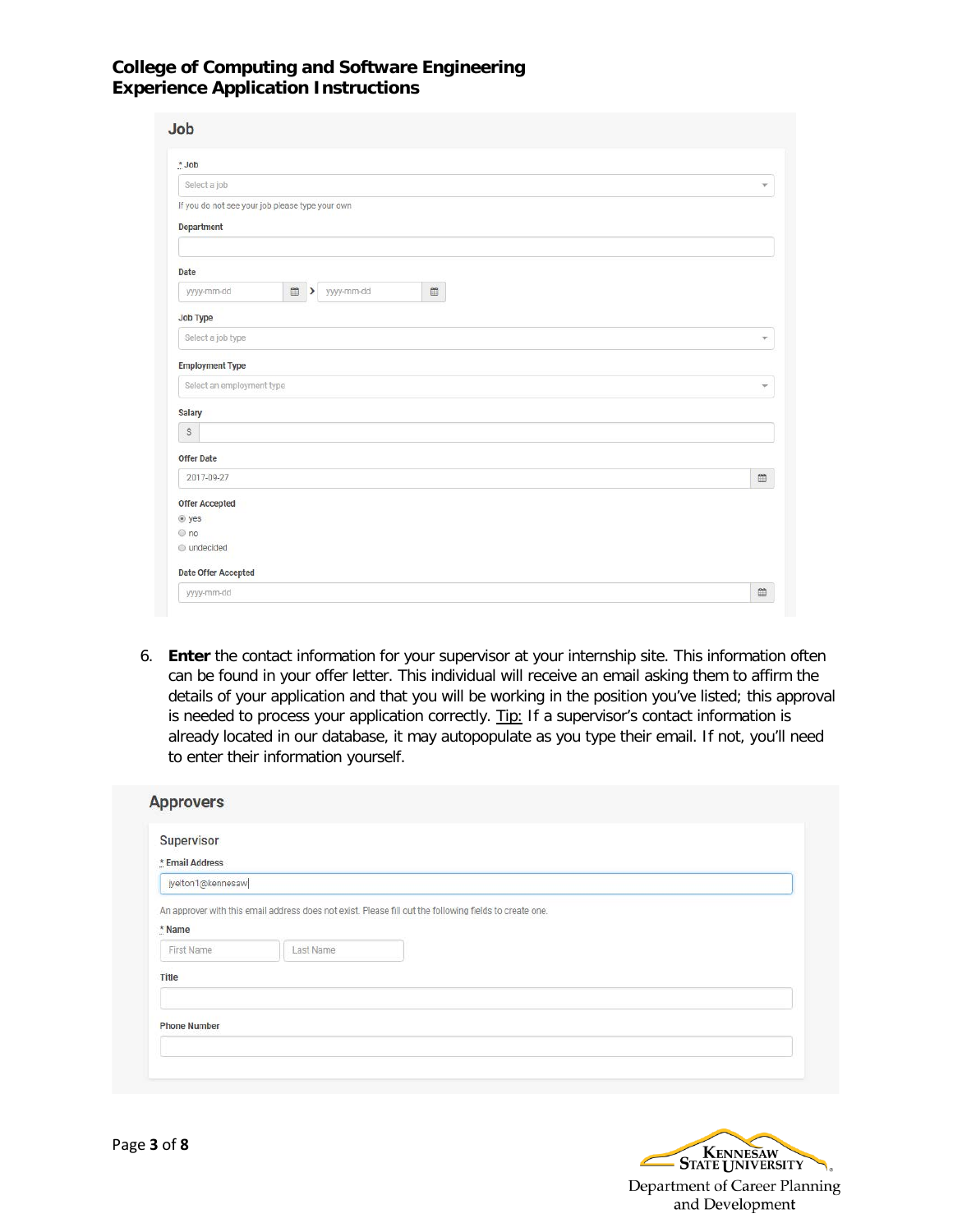7. **Complete** the general application questions for the position. Depending on if you are completing a co-op or an internship, as well as what your classification and standing are, these questions may differ. The next section covers specific feedback on how to answer these questions. Your response to the first question should be "yes."

| <b>General</b>                                                                                                                                                                                                   |                  |
|------------------------------------------------------------------------------------------------------------------------------------------------------------------------------------------------------------------|------------------|
| Internship/Co-Op Application                                                                                                                                                                                     |                  |
| To avoid application processing delays, please complete all fields on the application $-$ starred fields $(*)$ are required.<br>* Are you submitting this experience as part of an internship/co-op application? |                  |
| ○ Yes                                                                                                                                                                                                            |                  |
| $\circ$ No                                                                                                                                                                                                       |                  |
|                                                                                                                                                                                                                  | <b>Next Page</b> |
|                                                                                                                                                                                                                  |                  |

8. **Enter** your preferred contact information, current enrollment status and select your major.

| * Preferred Name:                              |                                    |
|------------------------------------------------|------------------------------------|
|                                                |                                    |
|                                                |                                    |
|                                                |                                    |
|                                                |                                    |
|                                                |                                    |
| * Cell Phone Number:                           |                                    |
|                                                |                                    |
|                                                |                                    |
|                                                |                                    |
|                                                |                                    |
| * Preferred E-mail Address:                    |                                    |
|                                                |                                    |
|                                                |                                    |
|                                                |                                    |
|                                                |                                    |
| * Enrollment Status:                           |                                    |
| <b>Eull-Time</b>                               |                                    |
| <b>C</b> Part-Time                             |                                    |
| © Online/Web Learner (Full-Time or Part-Time)  |                                    |
|                                                |                                    |
|                                                |                                    |
| * Requested Major/Minor Credits to be Applied: |                                    |
| CCSE - Information Technology                  |                                    |
| CCSE - Computer Science                        |                                    |
| CCSE - Computer Game Design & Development      |                                    |
| CCSE - Software Engineering                    |                                    |
| O Other                                        |                                    |
|                                                |                                    |
|                                                | <b>Go Back</b><br><b>Next Page</b> |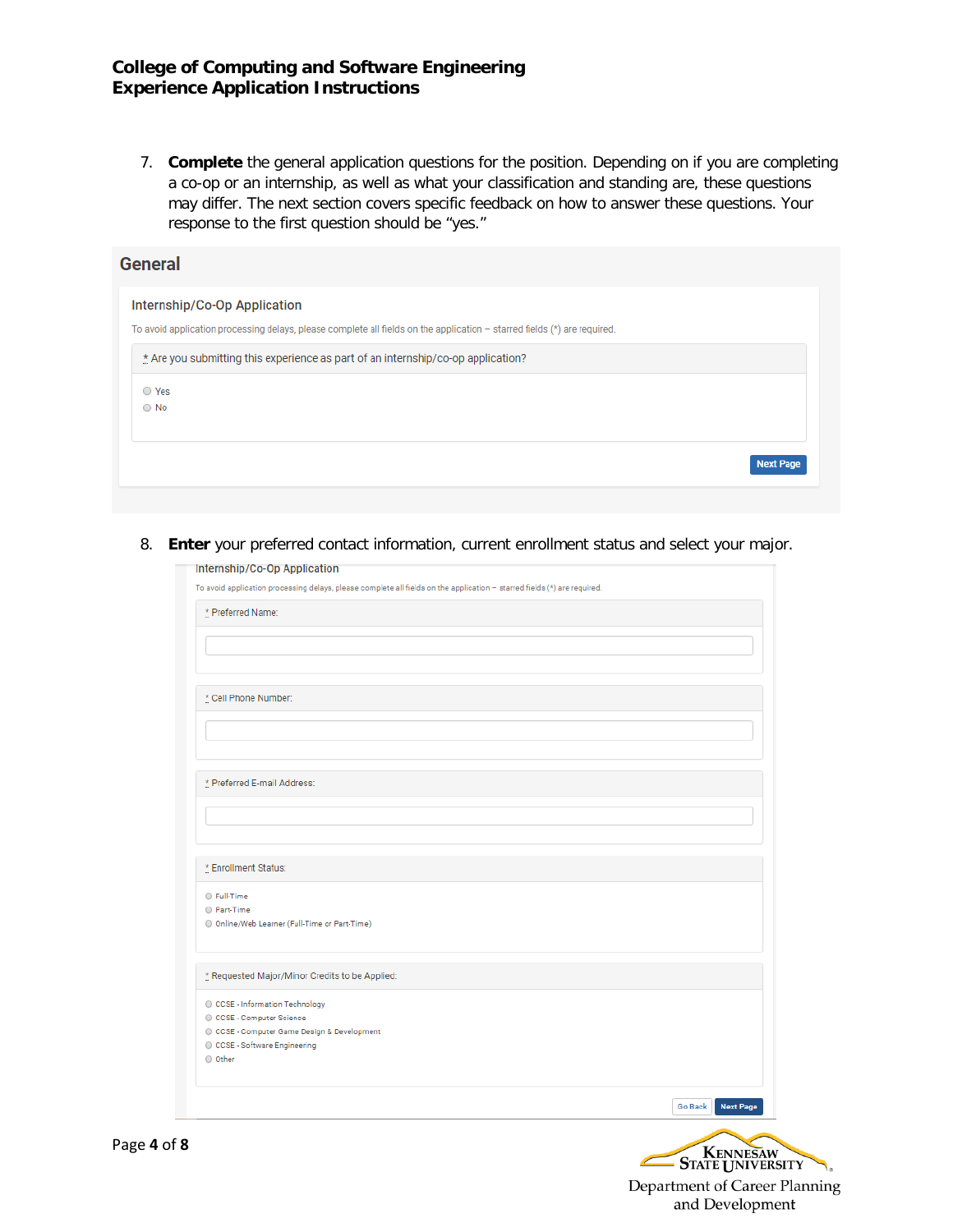9. **Re-enter** your supervisor's contact information. Please fill out all required boxes.

| <b>Supervisor Information</b> |                                                                                                                                                                     |
|-------------------------------|---------------------------------------------------------------------------------------------------------------------------------------------------------------------|
| required.                     | Please re-enter your supervisor contact information. To avoid application processing delays, please complete all fields on the application - starred fields (*) are |
| * Supervisor Name:            |                                                                                                                                                                     |
|                               |                                                                                                                                                                     |
|                               |                                                                                                                                                                     |
| Supervisor Title:             |                                                                                                                                                                     |
|                               |                                                                                                                                                                     |
|                               |                                                                                                                                                                     |
| * Supervisor Phone Number:    |                                                                                                                                                                     |
|                               |                                                                                                                                                                     |
| * Supervisor E-mail Address:  |                                                                                                                                                                     |
|                               |                                                                                                                                                                     |
|                               |                                                                                                                                                                     |

10. **Indicate** what type of credit you are seeking. Students who wish to enroll in the COOP 2000 course should indicate "Undergraduate Co-op Credit or "Graduate Co-op Credit." Students seeking academic credit for a single co-op rotation or for an internship experience should indicate one of the academic credit options. Please note, Software Engineering students seeking academic credit for an internship should select "Software Engineering Internship – Academic Credit."

# **General** Internship/Co-Op Application To avoid application processing delays, please complete all fields on the application - starred fields (\*) are required. \* Applying For: O Undergraduate Co-Op Credit Graduate Co-Op Credit O Undergraduate Internship - Academic Credit Graduate Internship - Academic Credit ○ Software Engineering Internship - Academic Credit Go Back Next Page STATE UNIVERSITY

Department of Career Planning and Development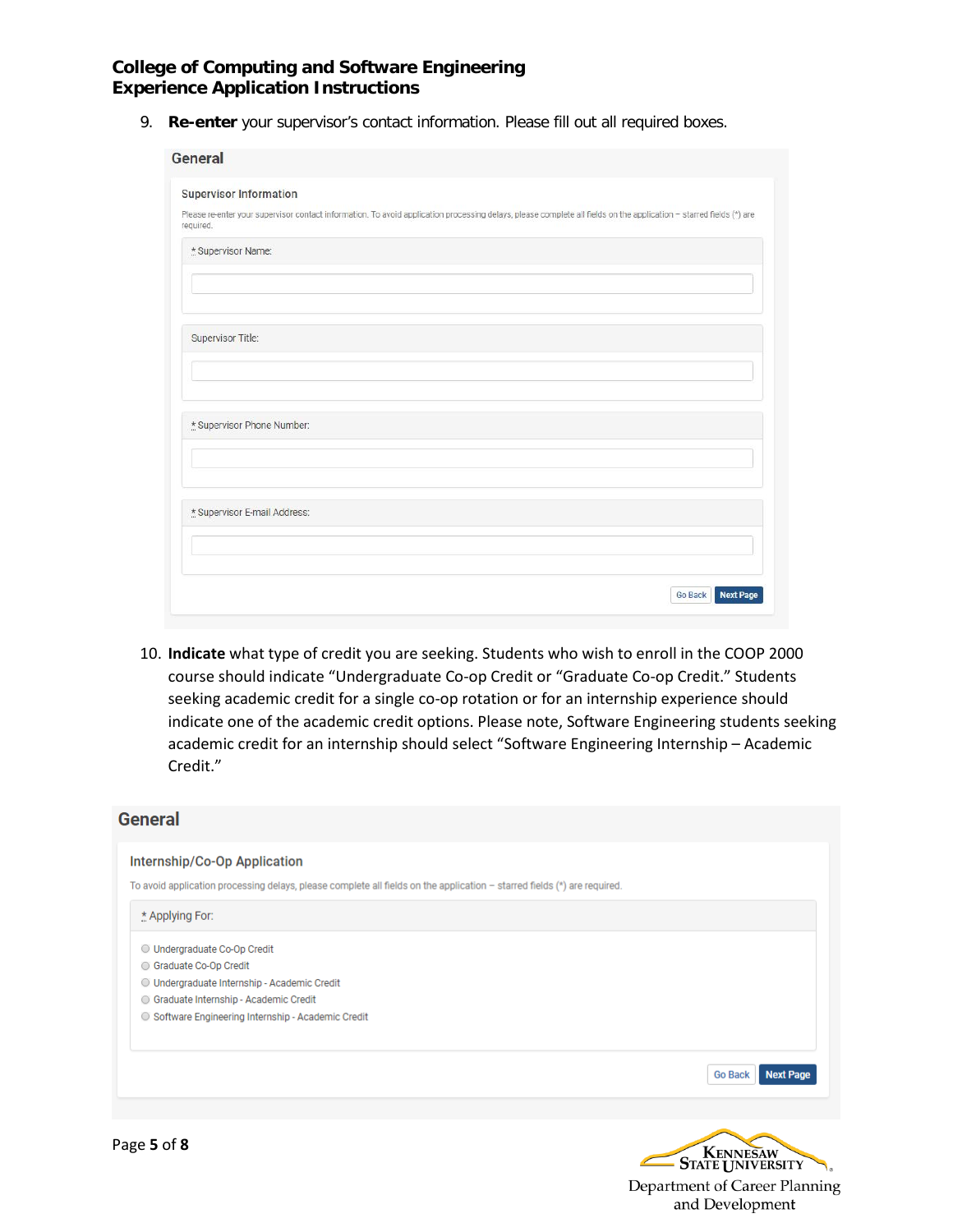11. Depending on your selection, you'll receive a different screen:

#### **Undergraduate/Graduate Co-op Credit**

**Indicate** which rotation you will be completing as well as that you **understand** you'll need to resubmit an application prior to each semester rotation to be enrolled in the COOP 2000 course.

| General                                                                                                                                                                                                                                                                                                                                                                                                                                                                                                                    |
|----------------------------------------------------------------------------------------------------------------------------------------------------------------------------------------------------------------------------------------------------------------------------------------------------------------------------------------------------------------------------------------------------------------------------------------------------------------------------------------------------------------------------|
| Undergraduate & Graduate Co-Op Information                                                                                                                                                                                                                                                                                                                                                                                                                                                                                 |
| Cooperative Education Program consists of three alternating semesters over a five semester period with the same company in a position that provides<br>experience directly related to the academic major. Sophomores, juniors, seniors, and students in graduate school with a declared eligible major, at least 30<br>completed credit hours, and a 2.50 KSU GPA are eligible to participate. Students must have completed a one hour Internship & Co-Op orientation session prior to<br>enrolling into the Co-Op Course. |
| * Indicate Co-Op Rotation Term:                                                                                                                                                                                                                                                                                                                                                                                                                                                                                            |
| ○ First Semester/Rotation                                                                                                                                                                                                                                                                                                                                                                                                                                                                                                  |
| ◯ Second Semester/Rotation                                                                                                                                                                                                                                                                                                                                                                                                                                                                                                 |
| ◯ Third Semester/Rotation                                                                                                                                                                                                                                                                                                                                                                                                                                                                                                  |
| ◯ Fourth Semester/Rotation                                                                                                                                                                                                                                                                                                                                                                                                                                                                                                 |
| ◯ Fifth Semester/Rotation                                                                                                                                                                                                                                                                                                                                                                                                                                                                                                  |
| * I understand; I must resubmit an experience application each semester to receive academic credit for my internship and/or co-op<br>experience:                                                                                                                                                                                                                                                                                                                                                                           |
| I hereby understand and agree.                                                                                                                                                                                                                                                                                                                                                                                                                                                                                             |
| <b>Go Back</b><br><b>Next Page</b>                                                                                                                                                                                                                                                                                                                                                                                                                                                                                         |

#### **Academic Credit – Undergraduate/Graduate/Software Engineering Internship**

**Read** your specific learning objectives for the position and **affirm** your understanding of them. **Select** which method of the course you'd like to be enrolled in.

#### **General**

| Undergraduate Internship Learning/Research Outcomes                                                                                                                                                                                                                                                                                                                                                                                                                                                                                                                                                                                                                                                                                                                                                                                                                                                                                                                                                      |
|----------------------------------------------------------------------------------------------------------------------------------------------------------------------------------------------------------------------------------------------------------------------------------------------------------------------------------------------------------------------------------------------------------------------------------------------------------------------------------------------------------------------------------------------------------------------------------------------------------------------------------------------------------------------------------------------------------------------------------------------------------------------------------------------------------------------------------------------------------------------------------------------------------------------------------------------------------------------------------------------------------|
| CCSE Undergraduate Internships: On successful completion of the course, students will be able to, (1) Demonstrate an ability to apply computing principles and<br>technologies relevant to their major in a specific real world project (2) Demonstrate an ability to work effectively in teams in a working environment (3)<br>Demonstrate ethical behavior as a computing professional and an understanding of social, professional and ethical issues related to computing (4) Demonstrate<br>both written and oral communication skills appropriate to the major to convey the tasks and accomplishments related to the internship assignment. (5) Display<br>the skills and knowledge to be employable in positions that utilize computing principles and technologies. (Assessment of Learning Outcomes) Assessment will<br>be made by the supervisor and faculty sponsor based on supervisor evaluation and student submitted status reports to determine successful completion of the<br>course. |
| * I understand; I have successful reviewed and understand the terms of the learning objectives/research outcomes as outlined above:                                                                                                                                                                                                                                                                                                                                                                                                                                                                                                                                                                                                                                                                                                                                                                                                                                                                      |
| O I understand; I have successful reviewed and understand the terms of the learning objectives/research outcomes as outlined above:                                                                                                                                                                                                                                                                                                                                                                                                                                                                                                                                                                                                                                                                                                                                                                                                                                                                      |
| * Please select the section/method of Internship course you wish to enroll in:                                                                                                                                                                                                                                                                                                                                                                                                                                                                                                                                                                                                                                                                                                                                                                                                                                                                                                                           |
| O Online Course Section (Online d2l)                                                                                                                                                                                                                                                                                                                                                                                                                                                                                                                                                                                                                                                                                                                                                                                                                                                                                                                                                                     |
| © On-Campus Section (In Person Classroom)                                                                                                                                                                                                                                                                                                                                                                                                                                                                                                                                                                                                                                                                                                                                                                                                                                                                                                                                                                |
| <b>Go Back</b><br><b>Next P</b>                                                                                                                                                                                                                                                                                                                                                                                                                                                                                                                                                                                                                                                                                                                                                                                                                                                                                                                                                                          |
|                                                                                                                                                                                                                                                                                                                                                                                                                                                                                                                                                                                                                                                                                                                                                                                                                                                                                                                                                                                                          |

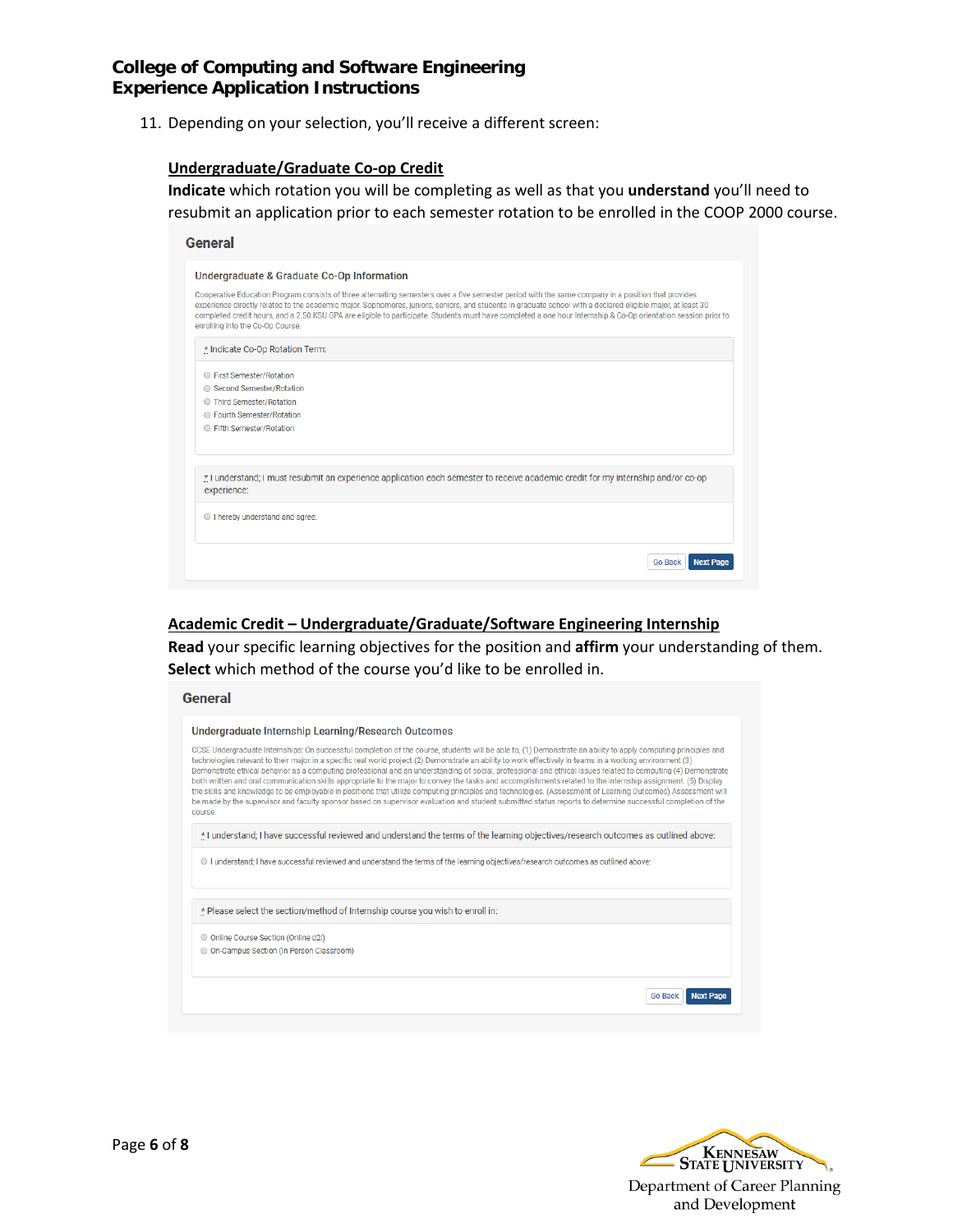12. **Fill out** the remaining application questions. Tip: For "Position Type," if you're taking on a new project at work to count as internship credit, select "Additional Duties," and enter these duties in the following box. Please note, you must work full-time for a position to count as co-op. For an internship, you must work at least 150 hours for the semester you are seeking credit.

| General                                                                                                                        |                                                                                                                                                                                                                                              |  |  |  |
|--------------------------------------------------------------------------------------------------------------------------------|----------------------------------------------------------------------------------------------------------------------------------------------------------------------------------------------------------------------------------------------|--|--|--|
| Internship/Co-Op Application                                                                                                   |                                                                                                                                                                                                                                              |  |  |  |
| To avoid application processing delays, please complete all fields on the application - starred fields (*) are required.       |                                                                                                                                                                                                                                              |  |  |  |
| * Position Type:                                                                                                               |                                                                                                                                                                                                                                              |  |  |  |
| O New Position<br>Additional Duties<br>C Lateral Transfer<br><b>Promotion</b><br>Co-Op Rotation (Second, Third, Fourth, Fifth) |                                                                                                                                                                                                                                              |  |  |  |
| If the experience position type is additional duties, lateral transfer, or a promotion list the start date of those duties:    |                                                                                                                                                                                                                                              |  |  |  |
|                                                                                                                                |                                                                                                                                                                                                                                              |  |  |  |
| * Insert Job Description (please also include any alternative compensation i.e housing/moving/travel):                         |                                                                                                                                                                                                                                              |  |  |  |
|                                                                                                                                | * Requested Number of Credit Hours:<br>Co-Op 2000 (12 Audit Credit Hours)<br>3 Credit Hours (Internship Credit)                                                                                                                              |  |  |  |
| * Anticipated Number of Hours Per Week Worked:                                                                                 | International Students: Do you anticipate that you will be applying for Curricular Practical Training (CPT):                                                                                                                                 |  |  |  |
|                                                                                                                                | O Yes<br>$\bigcirc$ No<br>Not Applicable                                                                                                                                                                                                     |  |  |  |
|                                                                                                                                | the understand; My request for academic credit is contingent based on the approval of my academic department and/or internship<br>advisor.                                                                                                   |  |  |  |
|                                                                                                                                | I hereby understand and agree.                                                                                                                                                                                                               |  |  |  |
|                                                                                                                                | * I understand; After successful approval of my experience application, I must enroll into the internship or co-op course through<br>owlexpress prior to the end of add-drop of each academic term.                                          |  |  |  |
|                                                                                                                                | I hereby understand and agree.                                                                                                                                                                                                               |  |  |  |
|                                                                                                                                | * I understand & agree; To conduct myself in accordance with Kennesaw State University policies and procedures during the course of<br>my experience and I further understand & agree to abide by the experiential learning code of conduct: |  |  |  |
|                                                                                                                                | I hereby understand and agree.                                                                                                                                                                                                               |  |  |  |
|                                                                                                                                | * I understand; upon completion of this application I must submit online my position's offer letter:                                                                                                                                         |  |  |  |
|                                                                                                                                | O Please click "Request Experience" and close the experience application.                                                                                                                                                                    |  |  |  |